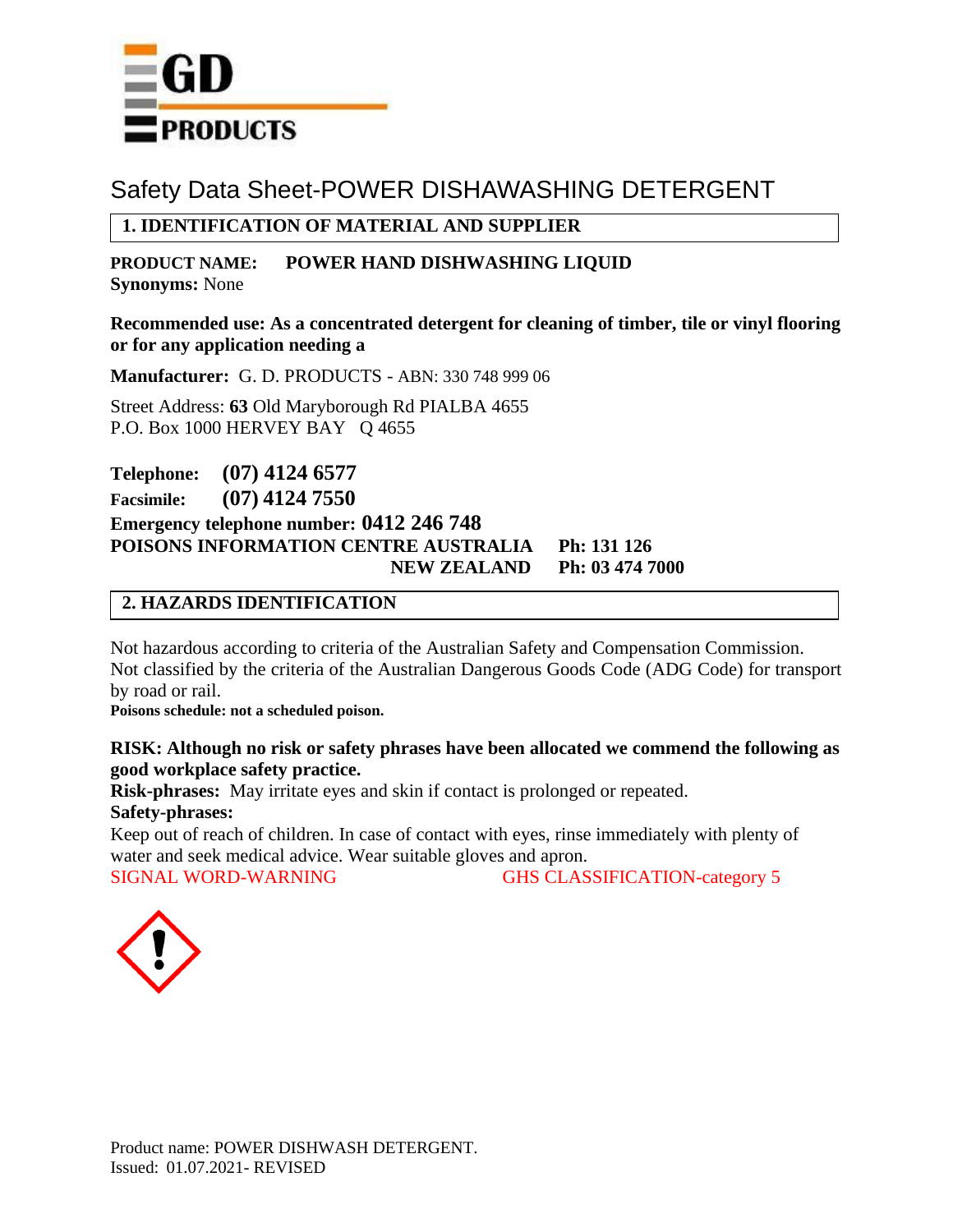

# **3. COMPOSITION/INFORMATION ON INGREDIENTS**

CHEMICAL ENTITY CAS No PROPORTION W/V % **Ingredients determined to be non hazardous to 100%**

# **4. FIRST AID MEASURES**

**Ingestion:** Immediately rinse mouth with water. Do NOT induce vomiting. If available, give large quantity of water. Obtain medical attention.

**Eye contact:** Immediately flush with lukewarm, gently flowing water for 15 minutes. Remove contact lenses if present. Obtain medical attention**.**

## **Skin contact:**

Flush with water until skin is no longer slippery. Obtain medical assistance if symptoms persist.

## **Inhalation:**

If inhaled, remove from contaminated area. Give mouth-to-mouth resuscitation. Resuscitate in a well-ventilated area. Obtain medical attention immediately if there is difficulty in breathing.

## **Notes to physician:**

Suggest intubation and gastric larvage as the product is high foaming.

# **5. FIRE FIGHTING MEASURES**

## **Suitable extinguishing media:**

If material is involved in a major fire use water fog (or if unavailable fine water spray) to keep drums cool. Use foam, dry agent (carbon dioxide, dry chemical powder) to extinguish fires.

## **Specific hazards:**

Small amounts of CO and CO2 may be generated in large fires. Wear suitable protective gear in this case.

## **6. ACCIDENTAL RELEASE MEASURES**

## **Personal Precautions, Protective Equipment and Emergency Procedures**

Clean up spill promptly to avoid accidents. Cover with absorbent material to remove excess. CONTAIN. Wear full protective gear to prevent skin contact. If small amounts absorb into diatomaceous earth, sand, earth.

If larger amounts, contain liquid to prevent run off. Transfer to plastic containers using plastic scoops and funnels.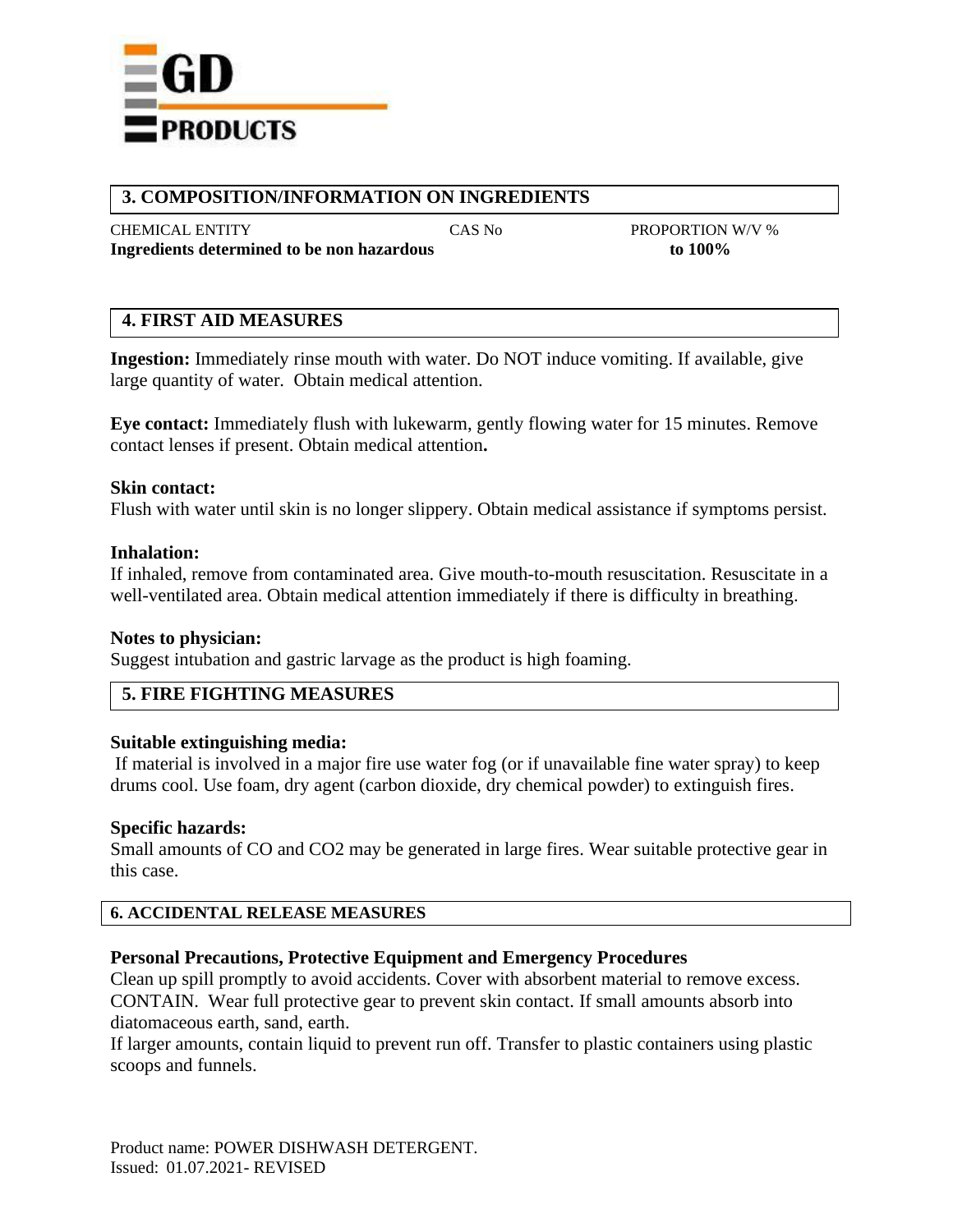

# **7. HANDLING AND STORAGE**

## **Precautions for safe handling:**

Wear water resistant clothing, boots and gloves with eye protection. Avoid skin and eye contact. Handle using good industrial hygiene practices. Wash contaminated clothing and washable equipment before storage or re-use.

## **Storage:**

Store according to local, State or Federal regulations as applicable. Keep out of reach of children. Store in a cool, dry place and out of direct sunlight. Store away from foodstuffs. Keep containers closed when not in use.

# **8. EXPOSURE CONTROLS/PERSONAL PROTECTION**

## **National occupational exposure limits:**

No value assigned for this specific material by the National Occupational Health and Safety commission (NOHSC). Use TWA of 10 mg/Cubic metre as a maximum as for nuisance mists. As published by the National Health and Safety commission (NOHSC).

Exposure Standard (TWA) is the time –weighted average airborne concentration over an eight hour working day, for a five day week over an entire working life. According to current knowledge these concentrations should neither impair the health of, nor cause undue discomfort to nearly all workers.

These exposure standards are guides to be used in the control of occupational health hazards. All atmospheric contamination should be kept to as low a level as is workable. Exposure standards should not be used as fine dividing lines between safe and dangerous concentrations of chemicals. They are not a measure of relative toxicity

## **Engineering measures:**

Control to below quoted Exposure Standards. Use with local exhaust ventilation. Keep containers closed when not in use. Do not smoke.

# **Personal protection equipment:**

Avoid contact. Gloves and plastic apron if risk of splashes. Always wash hands before smoking, eating, drinking or using the toilet. Wash contaminated clothing and other protective equipment before storage or re-use.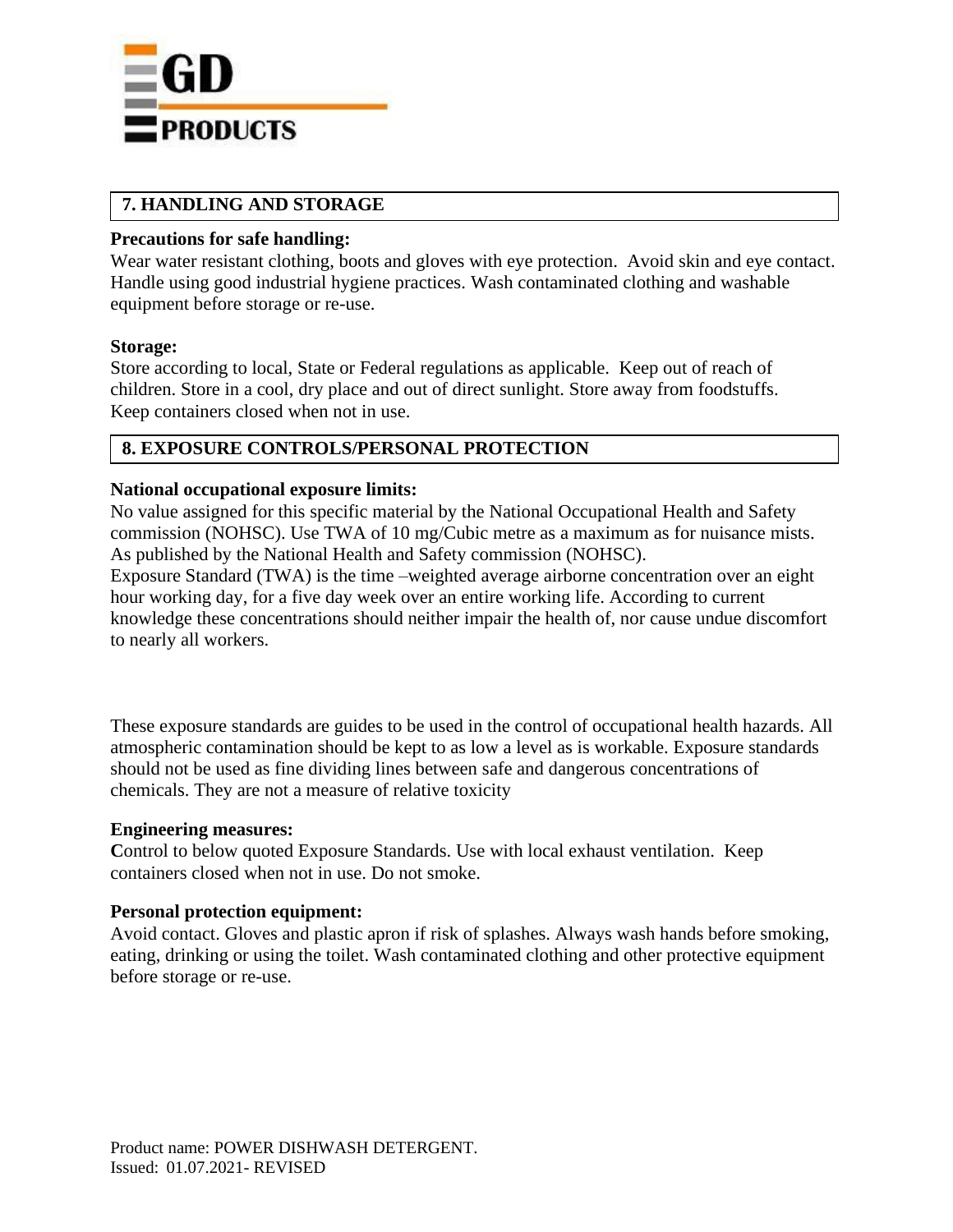

# **9. PHYSICAL AND CHEMICAL PROPERTIES**

**Form/Colour/Odour: viscous (thick) liquid, Yellow opaque with a lemon fragrance.** Solubility: completely miscible with water.<br>Specific gravity (20<sup>o</sup>C): 1.03 **pH** as supplied @  $25^{\circ}$ C **:** 7.0 - 8.5. **Melting point (C):**  $< 0$  **Rel. Vapour density (air=1):** N/D **Flash Point (°C) Closed cup: not flammable Boiling Point (°C): approx 100**<br>Vapour Pressure (20°C)mm Hg: N/D Decomposition Point (°C): >60 **Vapour Pressure (20°C)mm Hg: N/D The pH at use dilution is 7.5 to 8.0. Flammability Limits (%): not applicable**

 $N/D$  = not determined.  $N/R$  =not relevant.

# **10. STABILITY AND REACTIVITY**

## **Stability:**

Does not polymerise. Keep containers in a cool dry place and closed when not in use to prevent loss of active constituents and contamination.

# **11. TOXICOLOGICAL INFORMATION**

No adverse effects expected if the product is handled in accordance with this Safety Data Sheet and the product label.

## **Acute Effects:**

**Ingestion**: May irritate the digestive system.

**Eye contact: May i**rritate eyes.

**Skin contact:** May cause irritation to skin. Prolonged or repeated contact may lead to contact dermatitis by defatting the skin.

**Inhalation:** May cause irritation to the nose, throat and the respiratory tract.

## **Long Term Effects:**

Poison Information Centres in each State capital city can provide additional assistance for Scheduled Poisons: Phone: Australia - 13 1126.

## **Acute toxicity/Chronic toxicity**:

The major health hazard is defatting of the skin. LD50 (oral rat) not determined.

# **12. ECOLOGICAL INFORMATION**

## **Ecotoxicity:**

Avoid release to the aquatic environment. May be fed to septic and sewerage systems. **Persistence/Degradability:** Not expected to be persistent in the natural environment. Surfactant/s present are biodegradable to Australian Standards.

**Mobility:** Expected to be mobile in the aquatic environment.